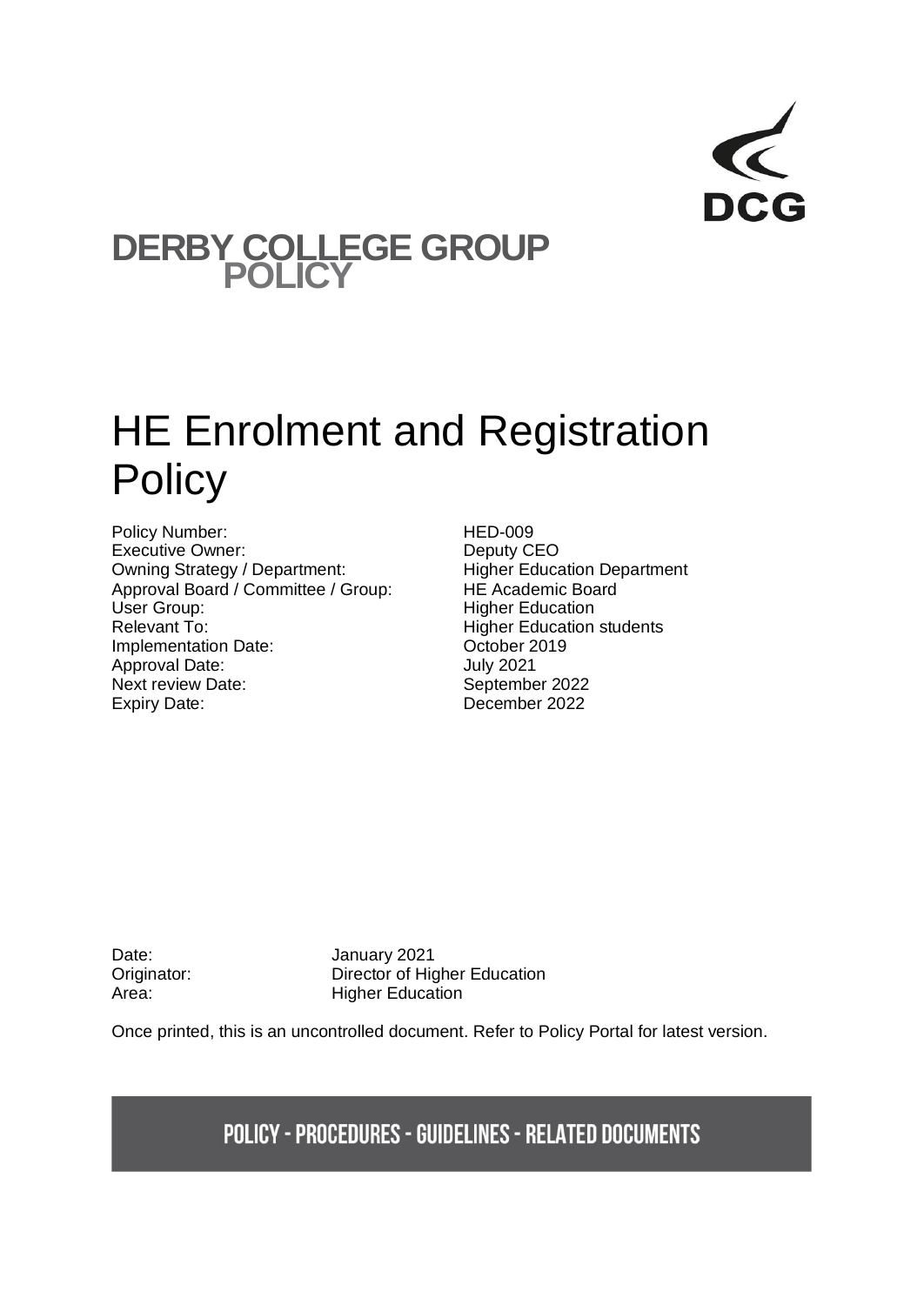### **Policy Accountability and Implementation**

Policy Author / Reviewers: Head of Higher Education

Policy Title: The Enrolment and Registration Policy Policy Implementation: Head of Higher Education, Director of Services for Students, Student Services Team Policy Monitoring and Compliance: Head of Higher Education, Director of Services for Students

Policy Review Timeline: Annual Synopsis:

This document sets out the regulations governing enrolment, programme registration periods, programme transfers and withdrawals, and the termination of registration of students on taught programmes validated by an awarding organisation or institution.

### **Policy Classification and Publication**

#### **Classification**

• Not Classified (NA)

#### **Publication**

- Intranet Policy portal
- Website HE page

#### **Empowering/related legislative and/or authoritative references:**

### **Periodic Policy Review / Change History**

*Note: Please make it clear if change/review relates to procedures, guidelines and associated documents only or it is a rational for a new or substantive policy review*

| <b>Version</b> | <b>Reviewed /</b><br><b>Modified by:</b>                                             | <b>Change History</b>                                                  | <b>Advisory</b><br>committee /<br>groups or<br>specialists                                                  | <b>Review /</b><br><b>Meeting</b><br>Date/s |
|----------------|--------------------------------------------------------------------------------------|------------------------------------------------------------------------|-------------------------------------------------------------------------------------------------------------|---------------------------------------------|
| V <sub>1</sub> | Director of<br>Services for<br><b>Students</b><br>Director of<br>Higher<br>Education | Agreed policy                                                          | <b>HE Academic</b><br><b>Board</b>                                                                          | <b>July 2019</b>                            |
| V <sub>2</sub> | Director of<br>Higher<br>Education                                                   | Policy reviewed                                                        | <b>HE</b><br>Academic<br><b>Board</b><br><b>HE Academic</b><br>Quality and<br><b>Standards</b><br>Committee | Jan 2021                                    |
| V <sub>3</sub> | Head of Higher<br>Education/ OfS<br>Compliance and<br>Policy Officer                 | Review of policy, updated to reflect changes in job roles<br>and dates |                                                                                                             |                                             |
|                |                                                                                      |                                                                        |                                                                                                             |                                             |
|                |                                                                                      |                                                                        |                                                                                                             |                                             |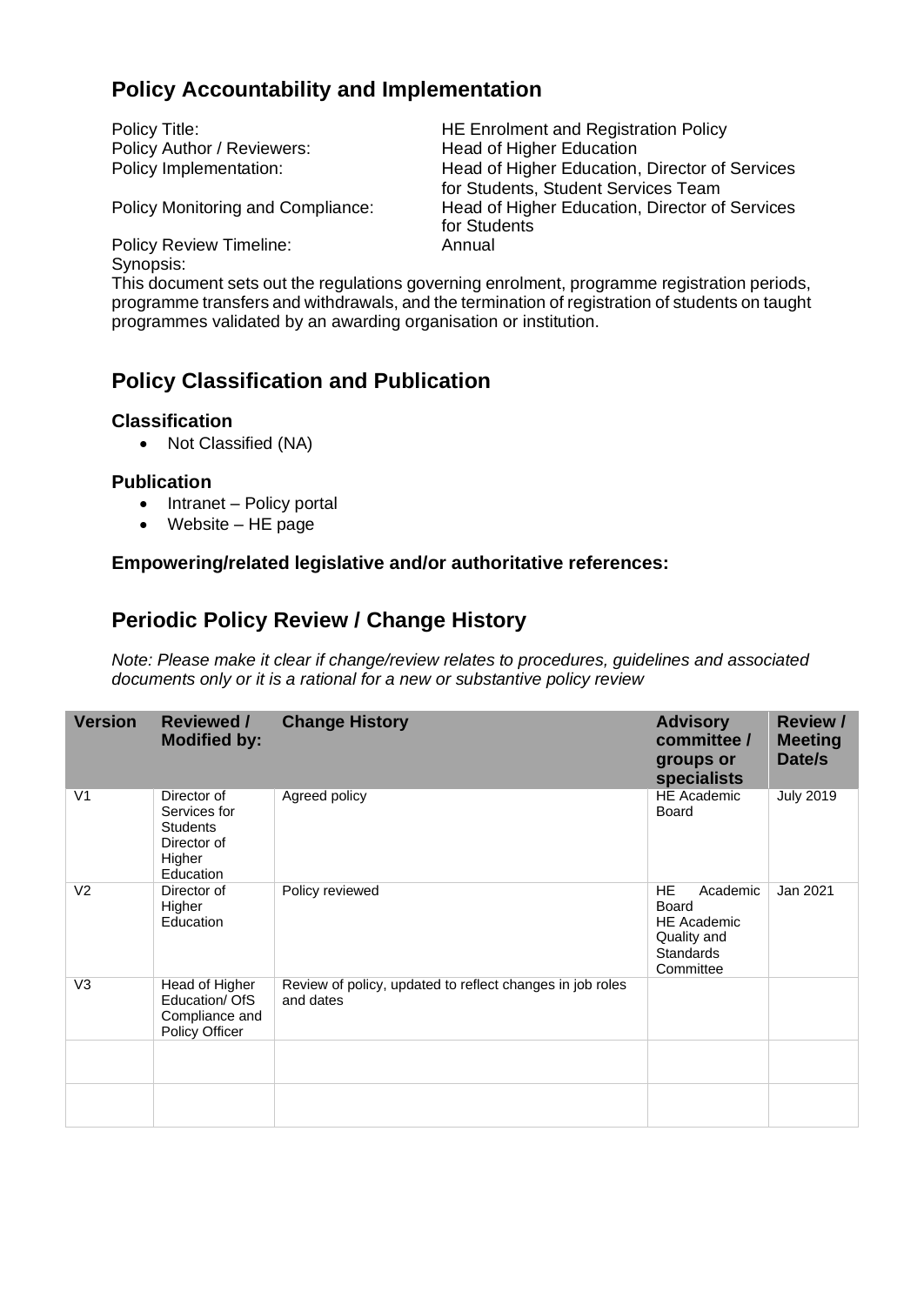### **EQUALITY AND DIVERSITY STATEMENT**

Derby College Group strives to treat all its members and visitors fairly and aims to eliminate unjustifiable discrimination on the grounds of gender, race, nationality, ethnic or national origin, political beliefs or practices, disability, marital status, family circumstances, sexual orientation, spent criminal convictions, age or any other inappropriate grounds.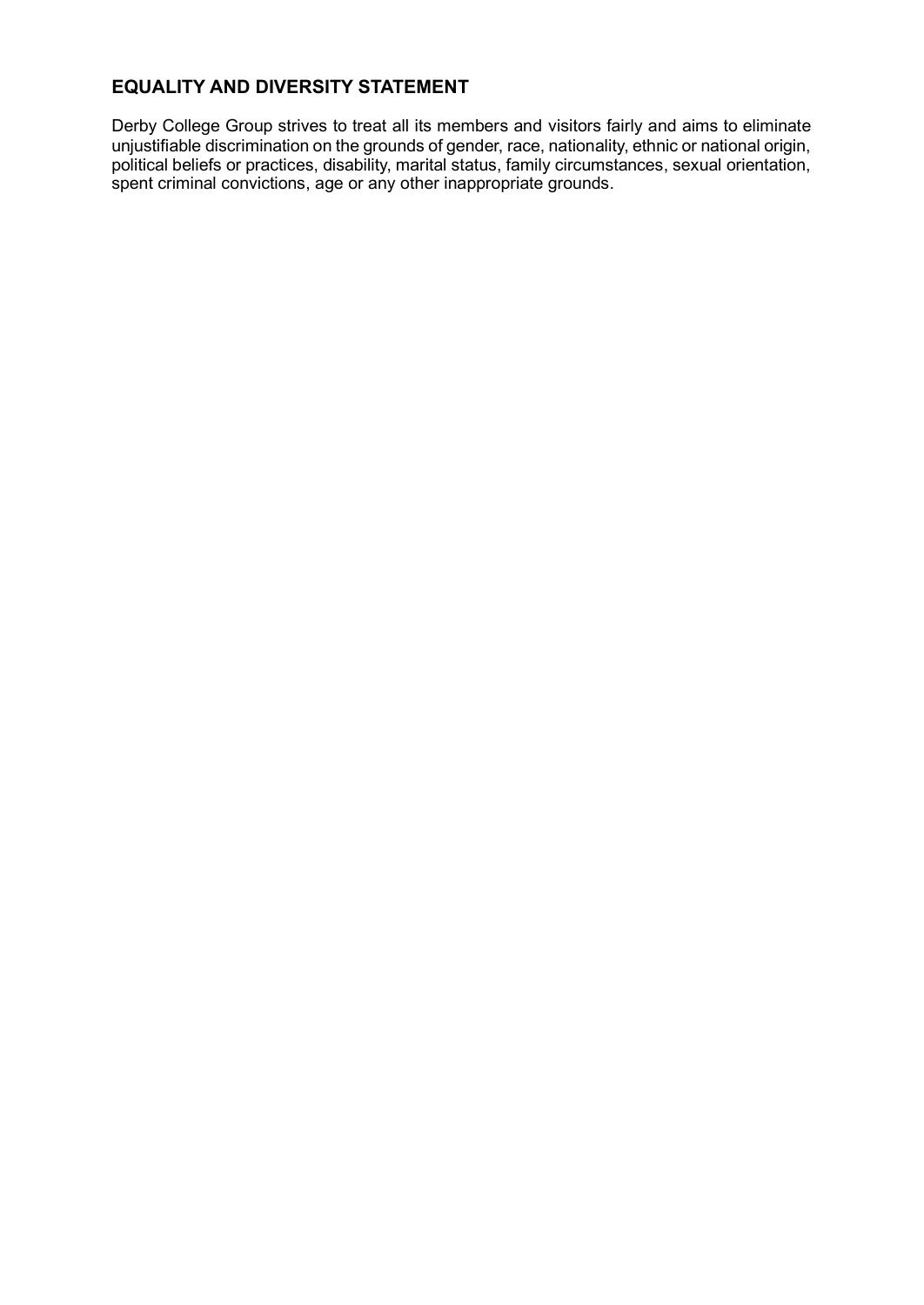### Contents

<span id="page-3-0"></span>

| $\mathbf{1}$             |                                                            |  |  |  |
|--------------------------|------------------------------------------------------------|--|--|--|
| $\overline{2}$           |                                                            |  |  |  |
| $\overline{3}$           |                                                            |  |  |  |
| $\overline{4}$           |                                                            |  |  |  |
| $\overline{5}$           |                                                            |  |  |  |
| <u>6</u>                 |                                                            |  |  |  |
| $\overline{\mathcal{I}}$ | CREDIT AND INTERMEDIATE AWARDS FOLLOWING WITHDRAWAL FROM A |  |  |  |
|                          |                                                            |  |  |  |
| 8                        | REAPPLICATION FOLLOWING WITHDRAWAL FROM A PROGRAMME OR     |  |  |  |
|                          |                                                            |  |  |  |
| 9                        |                                                            |  |  |  |
| 10                       |                                                            |  |  |  |
| 11                       |                                                            |  |  |  |
| 12                       |                                                            |  |  |  |
| 13                       |                                                            |  |  |  |
| 14                       |                                                            |  |  |  |
| 15                       |                                                            |  |  |  |
| 16                       |                                                            |  |  |  |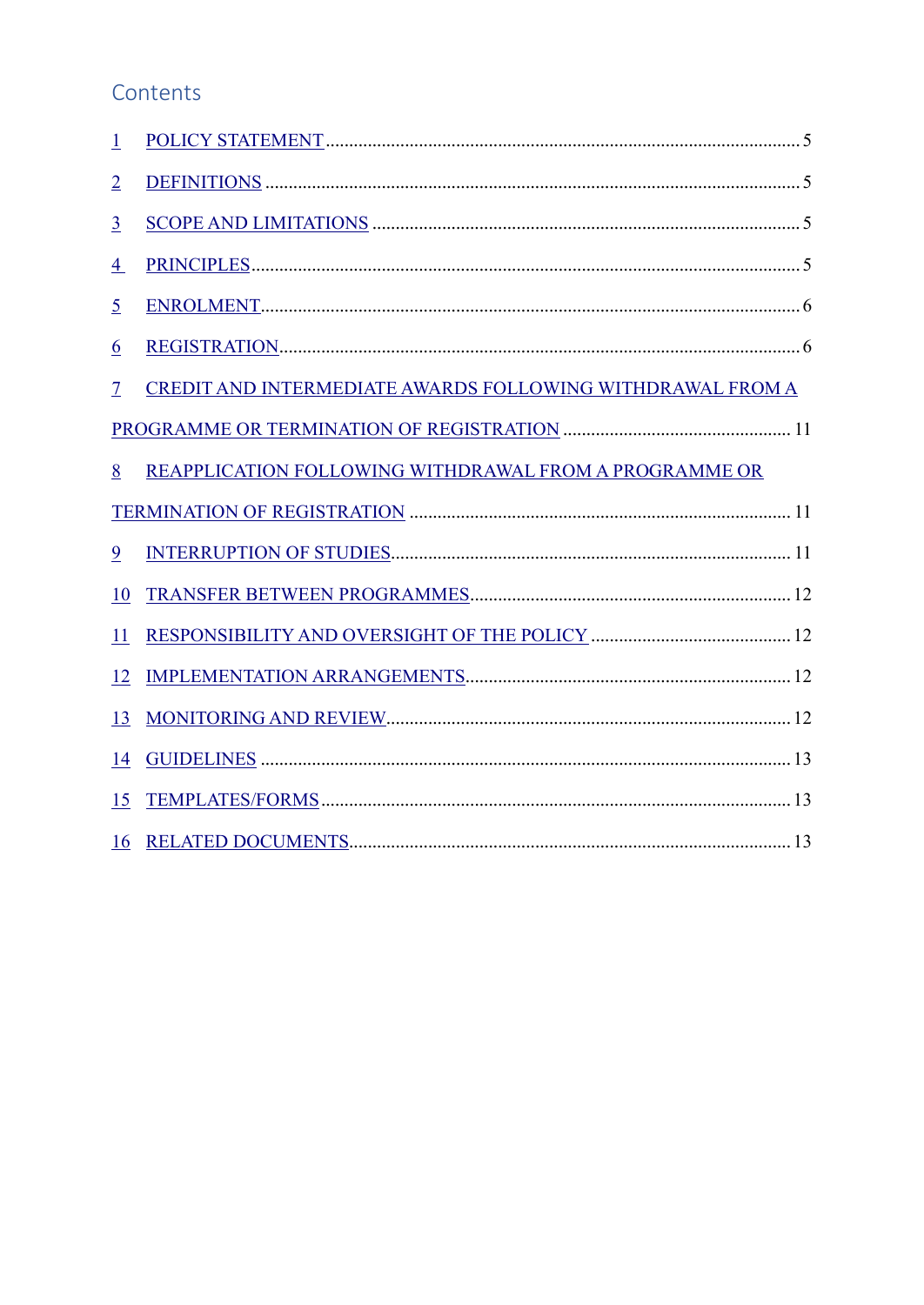### **1 POLICY STATEMENT**

1.1 The College recognises that enrolment is a crucial aspect of the relationship between a student and the College. The College is committed to ensuring that all practices in relation to enrolments are consistent, fair and transparent, and comply with applicable external regulations and requirements.

### <span id="page-4-0"></span>**2 DEFINITIONS**

- 2.1 This document sets out the regulations governing enrolment, programme registration periods, programme transfers and withdrawals, and the termination of registration of students on taught programmes validated by an awarding organisation or institution.
- 2.2 Enrolment is the process by which students commit themselves to become members of the College, and to abide by its regulations and procedures.
- 2.3 Registration is the process by which students undertake to pursue an approved programme leading to a recognised award.

### <span id="page-4-1"></span>**3 SCOPE AND LIMITATIONS**

- 3.1 This policy is applicable to all Higher Education programmes that are not subject to an Enrolment policy set by an awarding organisation/institution. This applies to:
	- Higher National programmes
	- Honours degrees
	- Degrees (non honours)
	- Foundation degrees
	- Short course at HE Level 4 to 7
- 3.2 Depending on the enrolment arrangements with the awarding institution it may also be a requirement for students to be enrolled with the awarding institution.
- 3.3 Students must be registered with the awarding organisation/institution for the programme to which they have been admitted.
- 3.4 These regulations has been developed to ensure that the College practices clear, fair, explicit and consistent enrolment and registration procedures and has been guided by the UK Quality Code, *Admissions, Recruitment and Widening Access* and meets the following Core Practice:
	- (a) *The provider has a reliable, fair and inclusive admissions system.*
	- (b) *The provider actively engages students, individually and collectively, in the quality of their educational experience.*

### <span id="page-4-2"></span>**4 PRINCIPLES**

- 4.1 The following principles and requirements apply:
	- (a) To be enrolled at the College, students agree to be bound by the regulations, policies and procedures of the College and agree to pay all fees, levies and charges directly arising from their enrolment.
	- (b) Enrolled students are able to participate in classes, and other educational and support activities of the College; to receive recognition for the work done and, be awarded a grade on completion of the requirements of a programme of study; and to be eligible to receive an award from the College.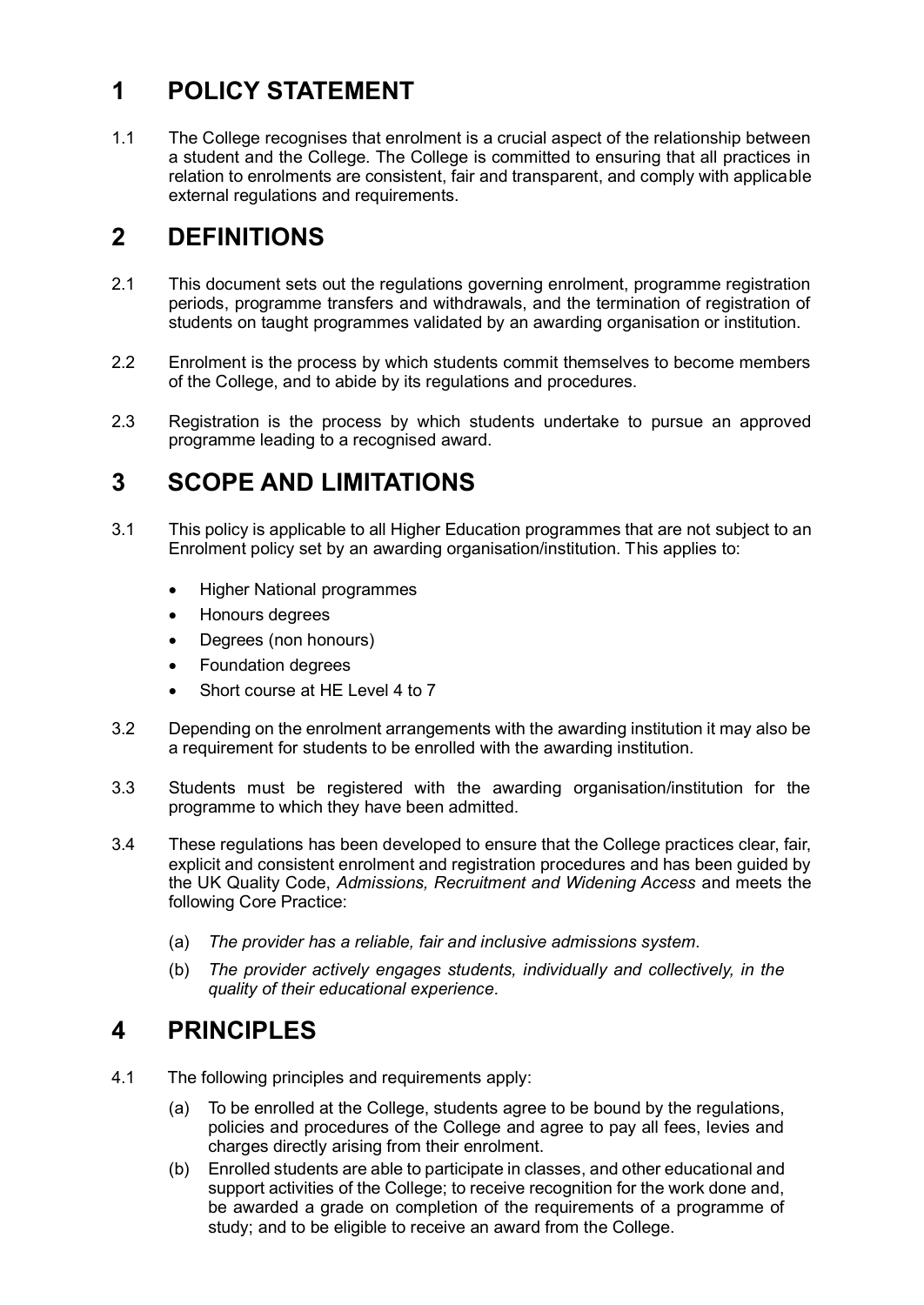- (c) Each enrolled student will be issued with a unique student identifier, which implies shared responsibility for the College to collect and record information as it relates to the student's enrolment, in accordance with College privacy policies, procedures and relevant privacy legislation, and for the student to provide all information necessary to be enrolled.
- (d) Enrolled students may amend their enrolment for the current academic year in certain circumstances and in accordance with College programme and award regulations and legal compliance requirements.
- (e) The College may amend a student's enrolment or programme of study in certain circumstances, to meet College and/or legal compliance requirements.
- (f) Enrolled students may apply for leave from study in accordance with criteria established by the College.
- (g) The enrolment of a student may be discontinued, suspended or cancelled under certain conditions established by the College, at the instigation of either the College or the Student.
- (h) The College will make the necessary information and reasonable services and support readily available to students to enable them to fulfil the requirements of their enrolment.
- (I) All data submitted to the College during the enrolment process may be used by the College for statistical and reporting purposes. The application data forms part of a student's record when they are admitted to the College, and where relevant, partner universities. Personal data of applicants who are not admitted to the College are archived and normally removed after one academic year. The College complies with the General Data Protection Regulation 2018 in its use of applicant data. Further information about Data Protection at the College can be found on our website, [https://www.derby](https://www.derby-college.ac.uk/gdpr)[college.ac.uk/gdpr.](https://www.derby-college.ac.uk/gdpr)

### <span id="page-5-0"></span>**5 ENROLMENT**

- 5.1 Students cannot enrol until they have demonstrated that they meet the entry requirements for their chosen programme, and have been formally accepted onto that programme. At enrolment students confirm the modules which they wish to study. Enrolment will normally take place prior to the commencement of the programme but could, with the approval of the Admissions Tutor or appropriate college committee, take place at any time. All continuing students are required to re-enrol at the start of each academic year.
- 5.2 To enrol, students must either pay the appropriate tuition fee, or provide satisfactory evidence that the fee will be paid by a sponsoring body. Students are not permitted to attend classes until enrolment has taken place.
- 5.3 Students are required to confirm that the personal details held by the College are correct, and will notify the College of any subsequent changes.
- 5.4 Enrolled students whose registration on their approved programme of study has been terminated on the grounds that they have committed an academic offence, or on grounds related to the provision of information set out in paragraph 6.11 below, will have their enrolment cancelled.
- 5.5 Students who have committed a serious disciplinary offence and who in consequence have had their enrolment as members of the College cancelled will not be permitted to apply to re-enrol until a period of time specified at the disciplinary hearing has elapsed.

### <span id="page-5-1"></span>**6 REGISTRATION**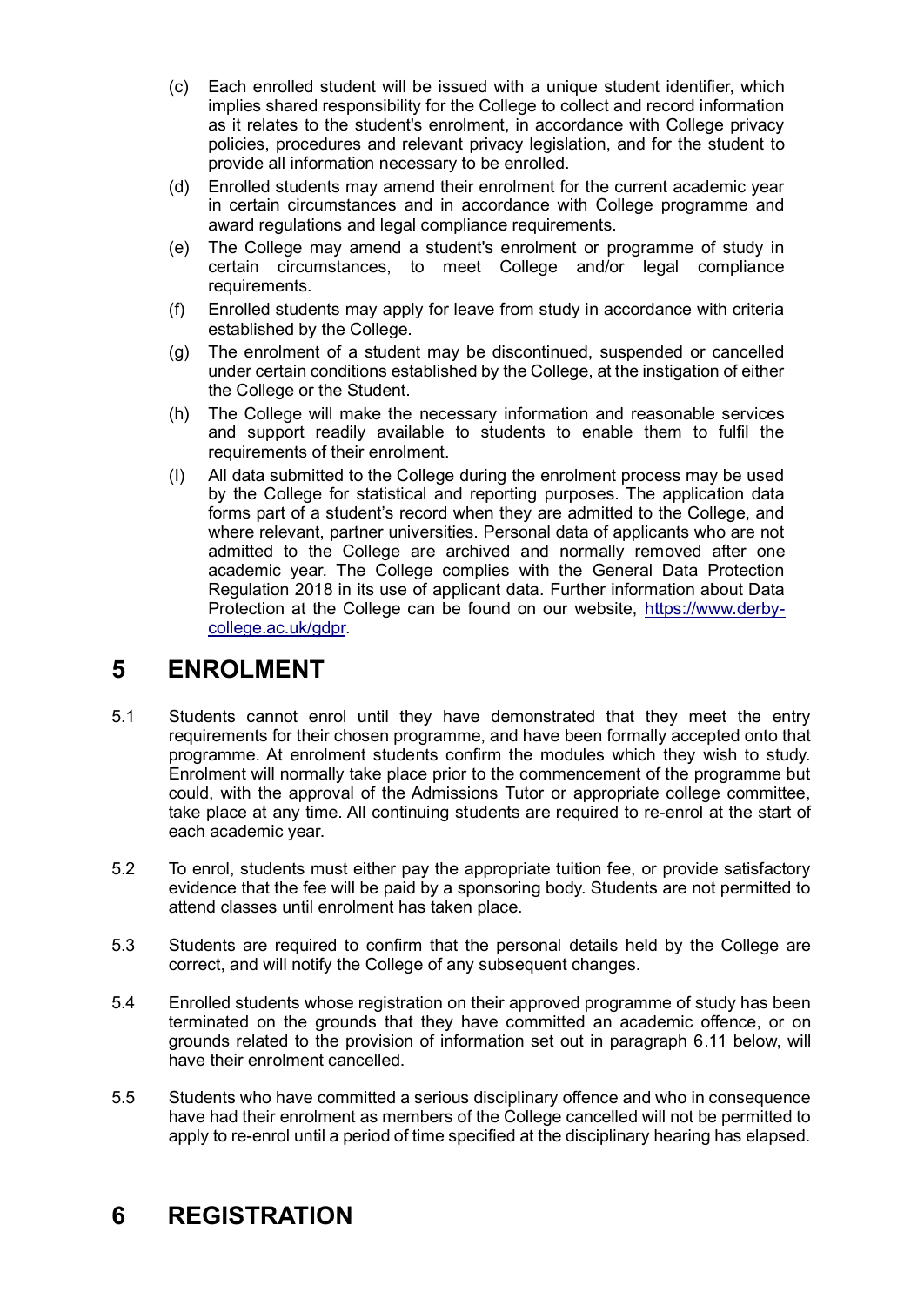- 6.1 Students are required to retain details of completing the College's registration process, and where applicable the registration process of their programme of study's validating Higher Education Institution, for the whole of the academic session and note that the identification number shown is their unique College student ID number which will be quoted on all College documents. Students are required to register in each academic year that their programme of study runs. Registration should be completed within two weeks of the start date of their programme of study.
- 6.2 In instances where a student has accepted an 'Offer of Place' at the College and subsequently wishes to change the conditions of this offer, for example change the programme of study, mode of study, or tuition fee status, the College reserves the right to refuse such a request.
- 6.3 Students are required, at the scheduled place and time, to produce their passport (or other identification documentation) and original education qualifications and register for their college student ID card which will include a photograph.
- 6.4 If students are supported by Student Finance England, its regional equivalent, or other approved sponsor they must provide full details and verification at registration. Students who are not supported are responsible for the payment of their own fees, which must be paid either annually at registration or in instalments during the academic session as described in the Tuitions Fees Policy (including HE Supplement) (available on the College website: Higher Education - [DCG \(derby-college.ac.uk\)](https://www.derby-college.ac.uk/course-types/higher-education/)[\).](https://www.derby-college.ac.uk/university-higher-education-undergraduate)) Additional guidance can be found on the college webpage.
- 6.5 The information given during the College's registration process will be used to register students with an awarding organisation or partner institution. The details provided will form the basis of all subsequently produced documentation such as results transcripts and award certificates.
- 6.6 The period of registration will commence on the date the student registers on a programme.
- 6.7 Students shall be registered for the validated award, which they intend to achieve and which have been approved by the awarding organisation of partner institution.
- 6.8 Students are required to declare during registration if they are registered for an award with any other academic institution. The College may decline to register such a student if it is judged that this circumstance will make it unlikely that the student would successfully complete the programme for which they are applying.
- 6.9 Students may not normally register concurrently for more than one programme leading to a recognised award. The College may exceptionally permit a second registration if it can be demonstrated that the second programme supports and will significantly contribute to the main programme. In such circumstances a student's registration on the main programme will normally be suspended for the period of study on the second programme, and the registration period of the former will be extended accordingly.
- 6.10 The College reserves the right to terminate the registration of any student who has failed to disclose information material to the proper consideration of their application for or continuance on their programme of study, or who has presented misleading or false information in applying for their programme of study.
- 6.11 A student whose enrolment has been cancelled under sections 5.4 or 5.5 may not be registered for a programme of the awarding institution unless and until re-enrolment has been permitted after the lapse of the prescribed period. If re-enrolment is permitted, the student will not normally be allowed to re-register for their original programme.
- 6.12 When a student registers on a BTEC Higher National qualification, they have a maximum period of five years in which to complete the qualification.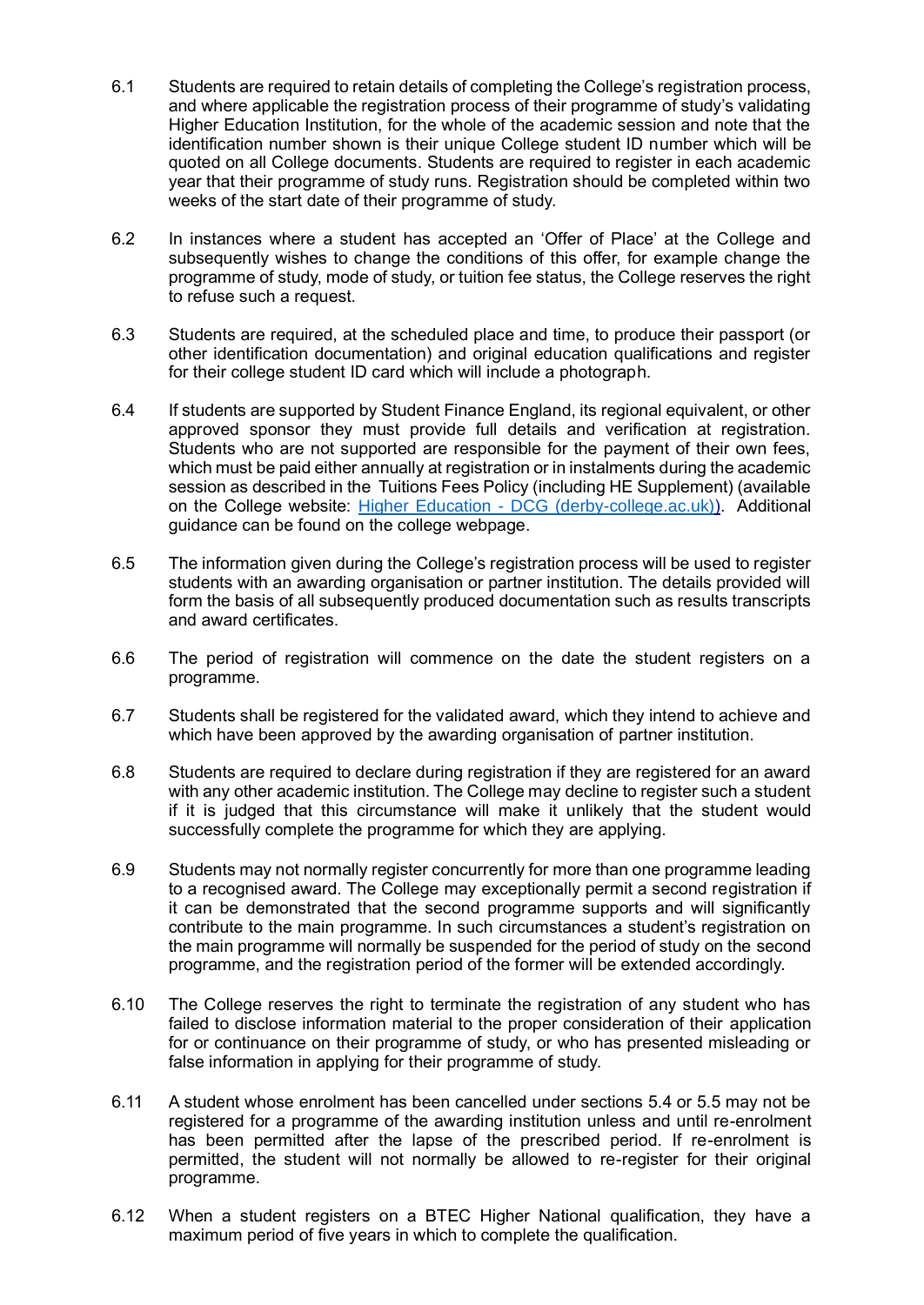6.13 The table below gives the maximum permitted duration for each of the main undergraduate awards offered by the partner institutions. The maximum duration applies to the highest level, intended target award of the student, at their initial enrolment. This does not preclude the awarding of intermediate awards to students who do not achieve their intended award.

|                          | <b>Maximum Duration (years)</b> |                                                                 |                   |                                                        |                               |  |
|--------------------------|---------------------------------|-----------------------------------------------------------------|-------------------|--------------------------------------------------------|-------------------------------|--|
| <b>Award Title</b>       | <b>Mode of Study</b>            | <b>Nottingham The Open</b><br><b>Trent</b><br><b>University</b> | <b>University</b> | <b>Sheffield</b><br><b>Hallam</b><br><b>University</b> | <b>University</b><br>of Derby |  |
| <b>Foundation degree</b> | <b>Full-time</b>                | $\overline{4}$                                                  | 4                 | $\overline{4}$                                         | $\overline{4}$                |  |
|                          | Part-time                       | 5                                                               | 6                 | 6                                                      | 6                             |  |
|                          | Full-time                       | $\overline{2}$                                                  | 3                 | 2                                                      | 3                             |  |
| <b>CertHE</b>            | Part-time                       | 4                                                               | 4                 | 3                                                      | 4                             |  |
|                          | <b>Full-time</b>                | $\overline{4}$                                                  | 4                 | 4                                                      | 4                             |  |
| <b>DipHE</b>             | Part-time                       | 5                                                               | 6                 | 6                                                      | 6                             |  |
|                          | <b>Full-time</b>                | $\overline{2}$                                                  | 3                 | $\overline{2}$                                         | 3                             |  |
| Level 6 top-up (Hons)    | Part-time                       | 4                                                               | 4                 | 3                                                      | 4                             |  |
|                          | Full-time                       | 5                                                               | 5                 | 5                                                      | 5                             |  |
| Degree (non honours)     | Part-time                       | 7                                                               | 8                 | $\overline{7}$                                         | 8                             |  |
|                          | Full-time                       | 5                                                               | 5                 | 6                                                      | 5                             |  |
| <b>Honours degree</b>    | Part-time                       |                                                                 | 8                 | 8                                                      | 8                             |  |

- 6.14 Where programmes deviate from the standard registration periods, details must be given in programme specifications. These will take into account delivery of the curriculum, and the specific requirements of Professional, Statutory and Regulatory Bodies (PSRBs), or any legal requirement restricting the ability of a student to study as required or attend the College.
- 6.15 Conferment of an award terminates the period of registration.

#### **Matters Affecting Registration**

- 6.16 There are a number of instances that may occur during an academic year that may impact temporarily or permanently on a student's registration.
- 6.17 The period of registration may be extended if:
	- (a) the student has had to resit or retake parts of their programme of study to meet the requirements set out in the awarding organisations or partner institutions Assessment Regulations;
	- (b) the student has been unable to study or complete a year of study due to mitigating circumstances as set out in the College's Mitigating Circumstances Policy or that of the awarding organisation or partner institution as applicable;
	- (c) the student has been given permission to take a study break as described in Section 9 below.
- 6.18 A student's registration may be terminated if the student has:
	- (a) committed a serious disciplinary offence or deemed as unfit to study;
	- (b) exhausted all opportunities to remedy failure or has made insufficient progress through their programme of study at the required stage as set out in the awarding organisation's/institution's Academic Regulations;
	- (c) formally notified the College that they wish to discontinue their studies and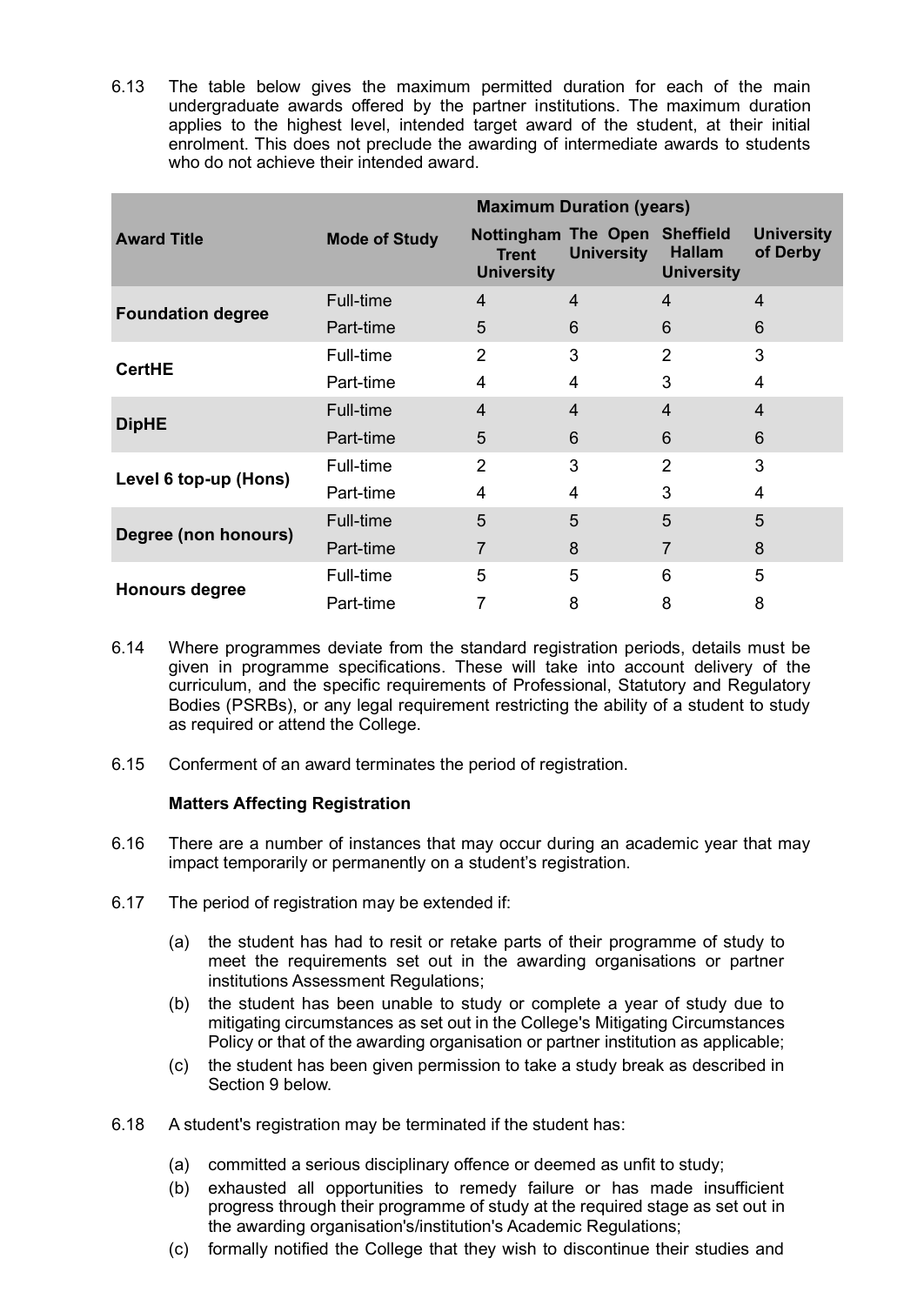withdraw from the programme;

(d) failed to comply with their financial commitment to the College.

#### **Disciplinary Grounds**

- 6.19 Students subject to disciplinary procedures may have their registration suspended subject to disciplinary investigation or terminated on the recommendation of a College Disciplinary Panel. Consideration of disciplinary matters and appeals will be conducted in line with procedures outlined in the Student Disciplinary Policy.
- 6.20 Cases of Assessment Offences which may lead to termination will be considered under the College Policy on Academic Misconduct.

#### **Academic Grounds**

- 6.21 The Regulations for Taught Programmes of Study set out by the awarding organisation or partner institution provide that the registration of any student who fails to satisfy the assessment requirements of the programme may be terminated.
- 6.22 Boards of Examiners (or equivalent) are responsible for ensuring that each student's academic progress is reviewed annually and that a decision is made, in accordance with the appropriate regulations, policies and procedures, as to whether progression to the next year of the programme of study will be offered or not. Such decisions will take into account the student's performance in summative assessments, attendance, and a wider range of metrics if available.
- 6.23 When a decision is made to terminate a student's registration, the Curriculum Team Manager will formally write to the student to inform them of the decision and will submit a request to amend the student's status via College Records.
- 6.24 Where a student wishes to appeal against a decision to terminate registration based on academic grounds, then they should proceed according to the Academic Appeals Policy.

#### **Attendance**

- 6.25 Engagement in taught sessions will be monitored from the first week of teaching. DCG may contact students who fail to attend scheduled taught sessions without prior agreement. Scheduled taught sessions can include lecture, tutorial, seminar, lessons, lab, practical, demonstration or workshop.
- 6.26 Consecutive or intermittently missing three weeks of scheduled taught sessions from one module, of prescribed attendance requirements specifically laid out by an individual module, without good cause or approved mitigating circumstances will be contacted by DCG. Remedial action will be planned with the student in conjunction with the course or programme leader if required. Additional support might be put in place but cannot guaranteed to take place at a time on a timetabled day for the course.
- 6.27 Failure to respond to requests to confirm attendance by the student will result in the notification of withdrawal. The student will be given 14 days from the third attempted communication to take appropriate action. No response by the student, or action by the student (i.e. attendance at a scheduled session), or indication by the student to confirm their status will result in the termination of the enrolment, which will be held on the student record.

#### **Assumed Withdrawal**

6.28 The College may also assume withdrawal of a student and terminate the registration on a programme of study where it is recognised that a student has ceased to engage with the programme. This can be in cases where applicants/students do not enrol, or do not attend classes (for a minimum of three consecutive weeks) and do not respond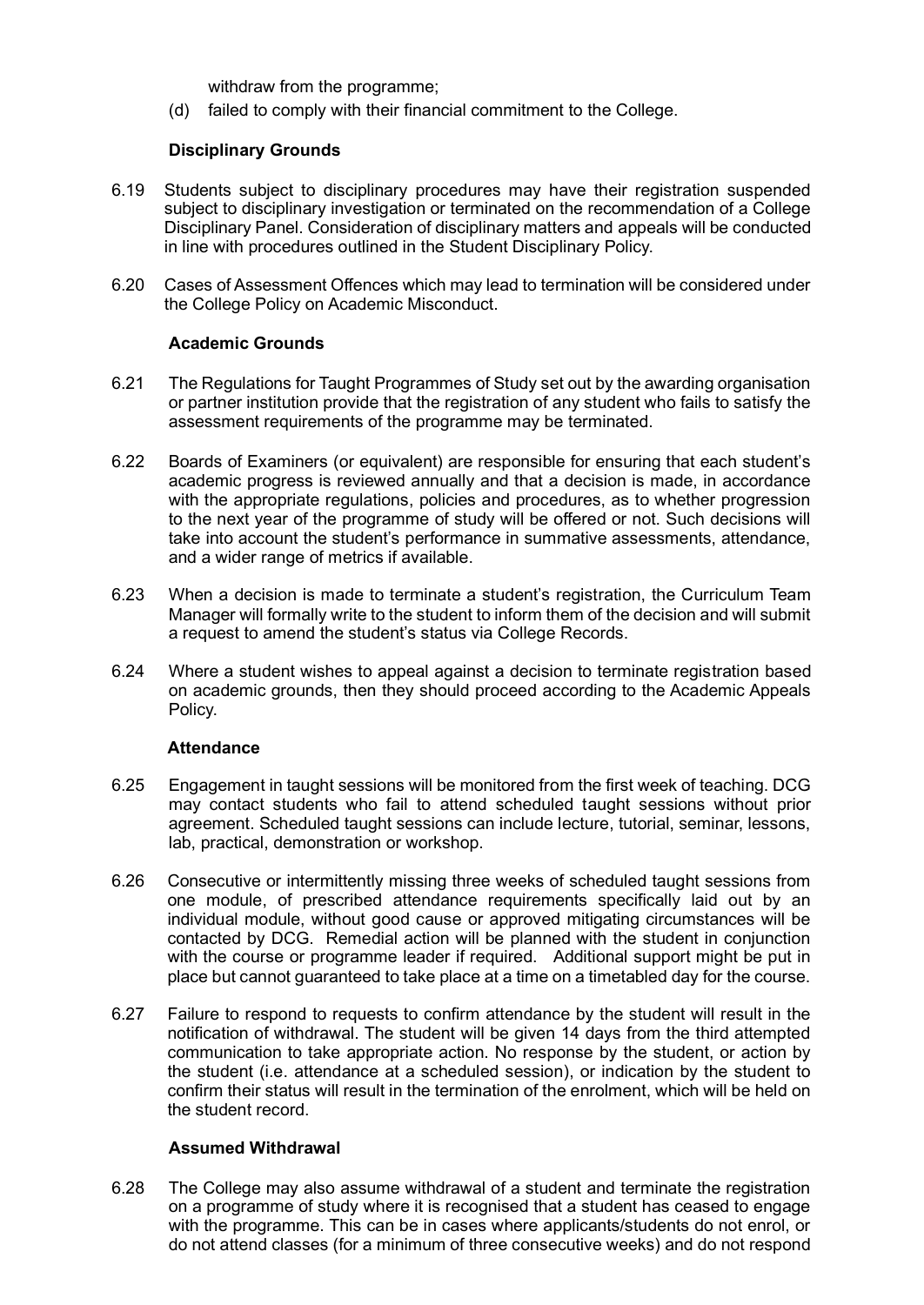to three attempted communications from the College.

- 6.29 Students who are terminated on the basis of assumed withdrawal who wish to return to studies will need to re-apply for their course in order to continue. In some circumstances this may be possible to continue within the current year of study.
- 6.30 A student may withdraw from a programme at any time. A student wishing to withdraw must complete the complete the appropriate 'HE Withdrawal of Studies' form (available on the Virtual Learning Environment (VLE)) and submit to the Course Leader.
- 6.31 The Course Leader must then sign the form and pass on to the Team Manager responsible for the programme area.
- 6.32 The Team Manager is then required to submit the completed form to the relevant Business Partner (Information Systems) who will must then notify the following departments and organisations of the student's withdrawal:
	- College Finance Department
	- College IT Department
	- **Student Finance England**
	- The awarding organisation or validating partner institution

The Business Partner (Information Systems) will also confirm the withdrawal in writing to the student.

#### **Financial Grounds**

- 6.33 The College reserves the right to terminate the registration of any student who is in tuition fee debt to the College and has not met their tuition fee obligations as outlined in the Tuitions Fees Policy (including HE Supplement)
- 6.34 Students will be given reasonable opportunity to make arrangements to pay any necessary tuition fee debt or establish arrangements to have tuition fee debts paid, including by student loan. Failure to meet specified payment deadlines will result in students' registration being terminated.
- 6.35 Students who fail to pay fees, no matter their mode or length of attendance and proposed method of payment, will be charged the amount that the College should have received from Student Finance England/Student Loans Company. Failure to pay fees will initially result in suspension and non-access to the College's IT system followed by withdrawal from the course.
- 6.36 The registration of any student who is in tuition fee debt to the College may be terminated provided that;
	- (a) The student has been informed by the appropriate officer, on behalf of the creditor, in writing of the payment due to the College and has been given reasonable notice of the date by which payment was due; and
	- (b) The student has been informed in writing that failure to pay the outstanding tuition fee debt would lead to the termination of registration of the student; and
	- (c) The student has failed to pay the sum due by the due date.
- 6.37 In cases where a student's registration is terminated on the basis of a tuition fee debt, the student will be formally notified in writing.
- 6.38 Any appeal against a termination on the basis of a tuition fee debt must be submitted in writing within 20 working days of the notification to the Higher Education and Higher-Level Skills Manager, who will consider the appeal and advise the Head of Higher Education or nominee. The Head of Higher Education decision on the appeal will be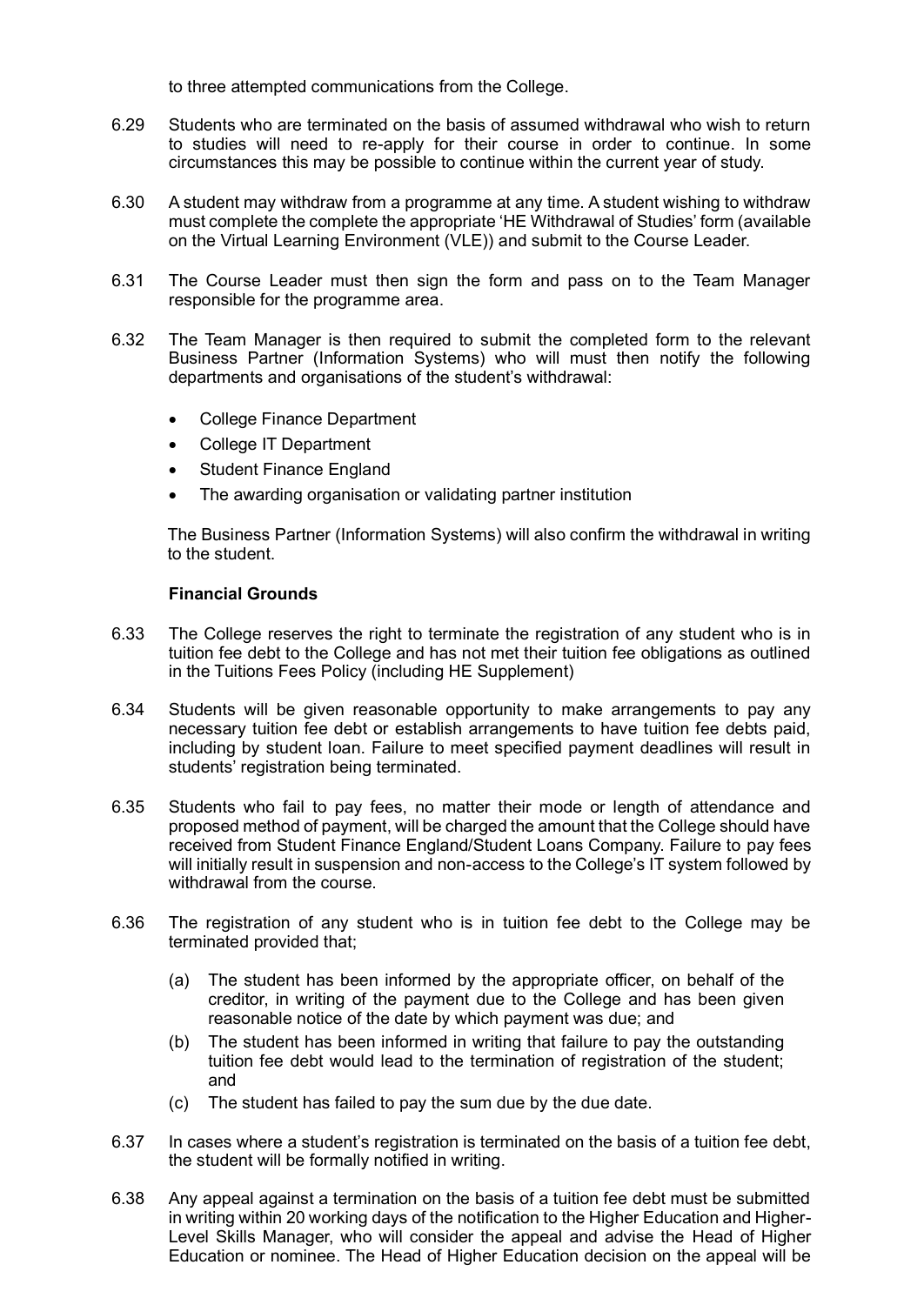final.

### <span id="page-10-0"></span>**7 CREDIT AND INTERMEDIATE AWARDS FOLLOWING WITHDRAWAL FROM A PROGRAMME OR TERMINATION OF REGISTRATION**

7.1 In the case of a withdrawal or termination of registration, the relevant Board of Examiners (or equivalent) will consider modules successfully completed and will award appropriate credit which may, if the necessary requirements have been fulfilled, lead to an intermediate award. Where credits from higher levels are taken in fulfilment of the intermediate award these credits are considered to be spent and cannot be used in the future to obtain a higher award. Please refer to the individual academic regulations of the validated programme for the maximum number of credits allowed to be counted down.

### <span id="page-10-1"></span>**8 REAPPLICATION FOLLOWING WITHDRAWAL FROM A PROGRAMME OR TERMINATION OF REGISTRATION**

- 8.1 Following withdrawal from programme registration where the student requests reapplication to the same programme of study, applications must be made through the Admissions process. Usual Undergraduate assessment regulations will apply to the recommencement of study.
- 8.2 Following termination of programme registration any application to an alternative programme of study must be made through the Admissions process. If a place on the programme is offered, the date of recommencement of study will depend on the point within the Admissions cycle that the application is made, the availability of places, and may also be subject to an agreed attendance and achievement agreement. Students should also ensure that any necessary funding is available.

### <span id="page-10-2"></span>**9 INTERRUPTION OF STUDIES**

- 9.1 If the extent of disruption caused by admissible mitigating circumstances means that it is not practical for a student to continue on the programme in the current academic year, they may be advised to take a break from study. The student may be advised to suspend their studies until such time as the circumstances affecting performance have passed, provided that the maximum period of registration for the programme is not exceeded.
- 9.2 The authorised break from study must be for a minimum of one semester and should not be for more than one year. Students may commence the break in study no later than one calendar month before the end of teaching on the modules involved. Thereafter the mitigating circumstances process applies, where appropriate.
- 9.3 It is expected that the student will return to the same programme and stage of study. If a student wishes to return to a different programme, a programme transfer must be requested.
- 9.4 Students who are on an authorised break from study are not registered with the College, i.e. a student is temporarily suspending their studies. This means that in normal circumstances the student does not have the right of access to certain College facilities.
- 9.5 The authorised break from study normally commences on the date the College is formally notified by the student of their intention using the online form. On receipt of the online form, the authorised break from study must be endorsed by the programme leader and the Team Manager. The programme leader will explain the implications of the decision.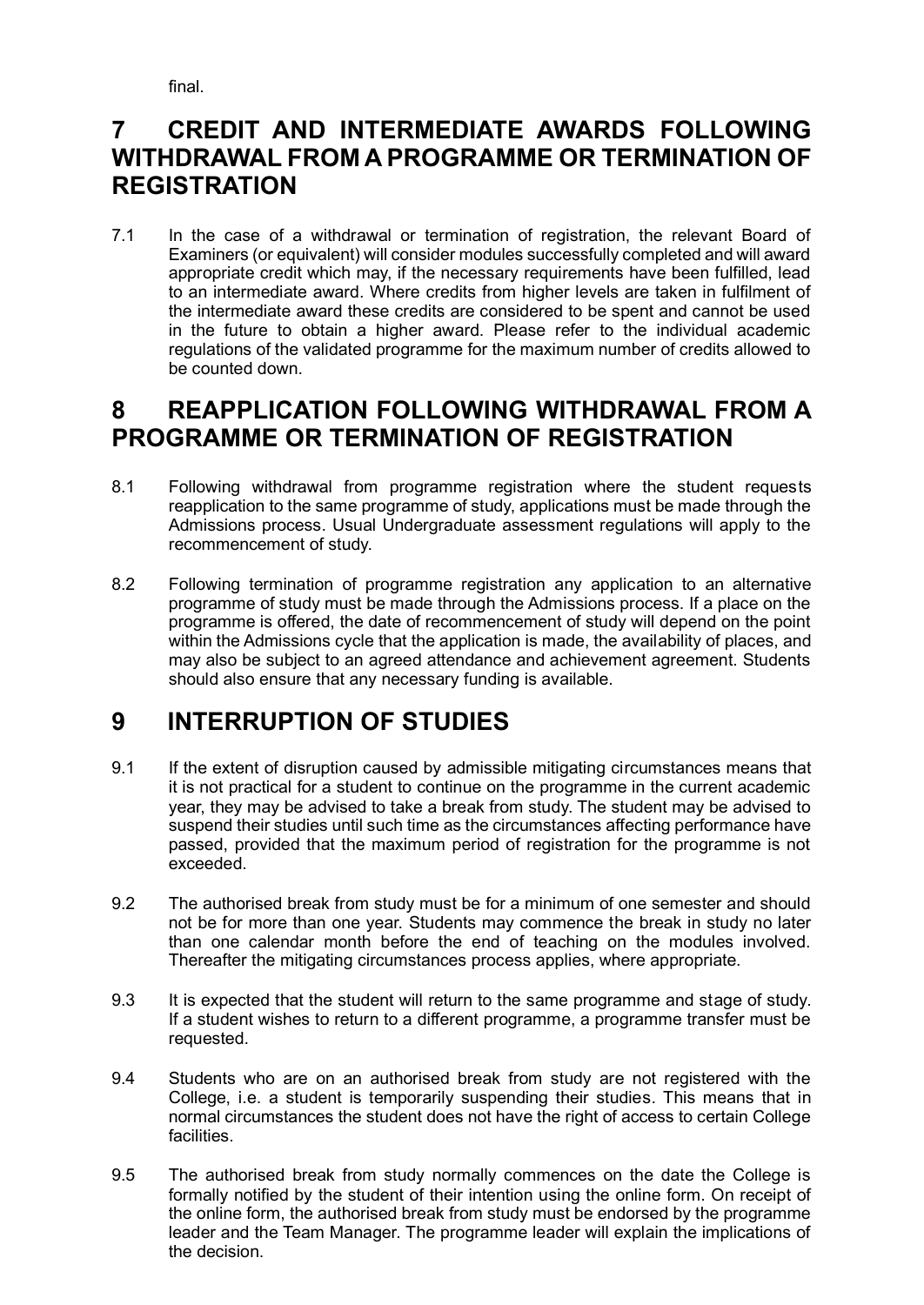### <span id="page-11-0"></span>**10 TRANSFER BETWEEN PROGRAMMES**

- 10.1 Students may transfer from one programme to another, subject to the approval of both programmes concerned. Transfers necessitate change to both the recorded enrolment and the registration for an award.
- 10.2 Students have the right to transfer to another programme if all the following conditions are satisfied:
	- (i) The student's qualifications are comparable to those of other students on the programme to which they wish to transfer.
	- (ii) If the programme is professionally based, the student possesses the attributes required for entry.
	- (iii) The programme is not oversubscribed.
- 10.3 Students may be transferred by the College as a result of programme validation

### <span id="page-11-1"></span>**11 RESPONSIBILITY AND OVERSIGHT OF THE POLICY**

- 11.1 The Deputy Chief Executive Office (Deputy CEO) has the executive responsibility and strategic oversight of the Enrolment Policy.
- 11.2 The Director of Services for Students on conjunction with the Head of Higher Education is responsible for the effective development, implementation and review of the policy and procedures.
- 11.3 The Student Services team are responsible for the day to day administration and implementation of the procedures described in this document.
- 11.4 The Senior Leadership Team, College Heads and Team Managers all have a responsibility to give full and active support to the policy by ensuring the policy is known, understood and implemented.

### <span id="page-11-2"></span>**12 IMPLEMENTATION ARRANGEMENTS**

- 12.1 The arrangements that outlined below build on previous good practice and seek to provide additional impetus and coherence.
- 12.2 **The Admissions Leadership Group** chaired by the Director of Services for Students. This group will lead on the strategic direction and development of the enrolment process. Group membership will consist of the Senior Leadership Team; Faculty Heads, Faculty Assistant Heads and senior support managers.

### <span id="page-11-3"></span>**13 MONITORING AND REVIEW**

- 13.1 The Admissions Leadership Group will maintain oversight of the effectiveness of these arrangements. This policy and the implementation arrangements which underpin it will be reviewed annually by the Deputy CEO and the Director of Services for Students.
- 13.2 The policy is reviewed in light of its operation in the current cycle (including applied learning from complaints or issues which may have arisen), any new or upcoming PSRB requirements or good practice statements by bodies such as the QAA.